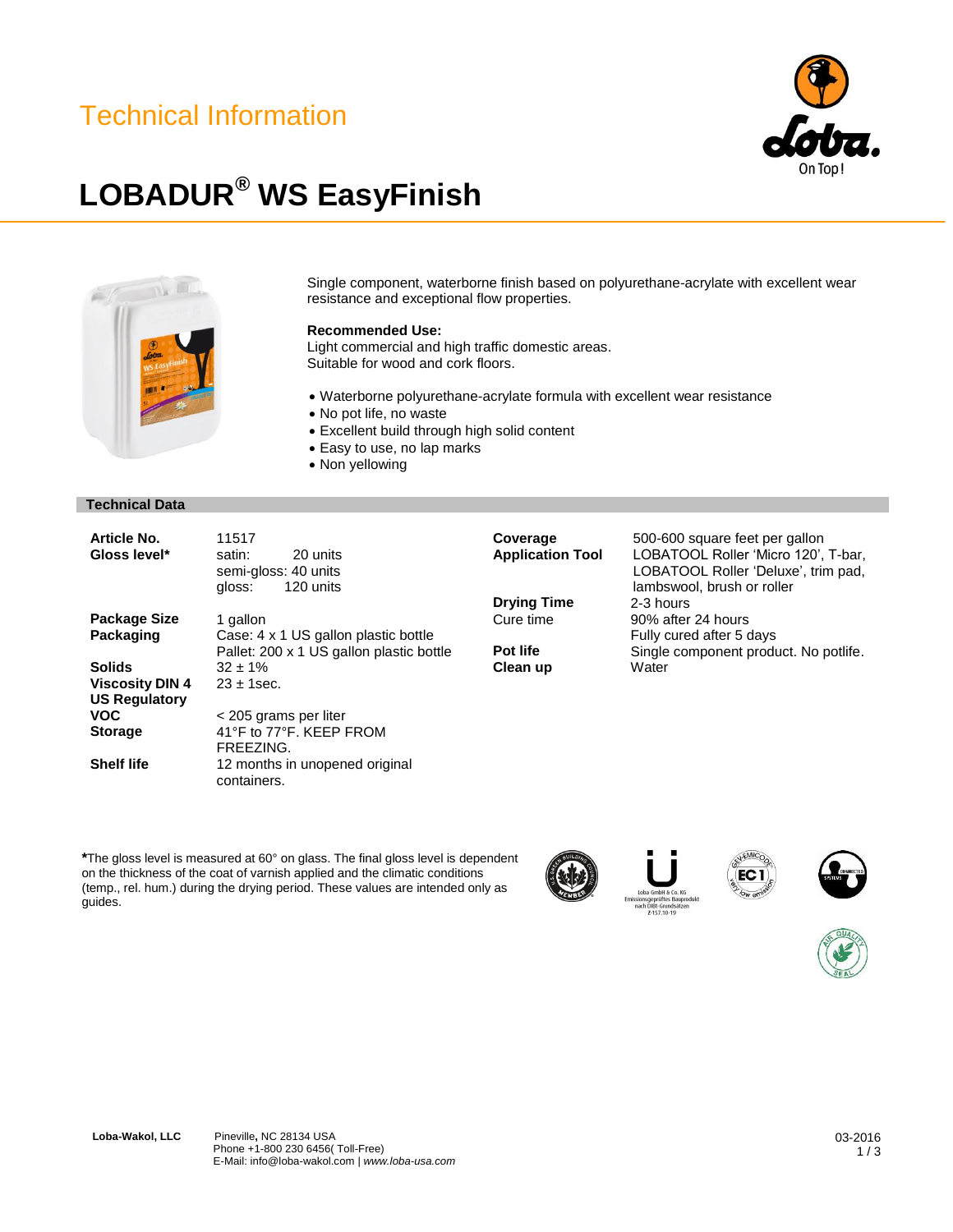## Technical Information



# **LOBADUR® WS EasyFinish**

| <b>Directions</b>                                                                                                                                                                             |                                                                                                      |  |
|-----------------------------------------------------------------------------------------------------------------------------------------------------------------------------------------------|------------------------------------------------------------------------------------------------------|--|
| For professional Use only!<br>$\bullet$                                                                                                                                                       |                                                                                                      |  |
| BEFORE USING, READ AND UNDERSTAND ALL DIRECTIONS AND MATERIAL SAFETY DATA SHEETS.<br>$\bullet$                                                                                                |                                                                                                      |  |
| For technical advice call our LOBA-Wakol Technical Service at 1-800.230.6456.<br>٠                                                                                                            |                                                                                                      |  |
| Sand and prepare floors according to NWFA instructions.                                                                                                                                       |                                                                                                      |  |
| ALWAYS PREPARE A SAMPLE OR TEST AREA TO DETERMINE COMPATIBILITY, APPEARANCE AND DESIRED RESULTS.<br>$\bullet$                                                                                 |                                                                                                      |  |
| Shake material well before use.                                                                                                                                                               |                                                                                                      |  |
| Do not thin. Do not add water.                                                                                                                                                                |                                                                                                      |  |
| Do not apply at temperatures below 55°F. Make sure material is at room temperature. Always maintain adequate ventilation during all<br>$\bullet$<br>phases of the coating and drying process. |                                                                                                      |  |
| Apply evenly at the recommended coverage rate. Avoid streaks and puddles and lap marks.<br>$\bullet$                                                                                          |                                                                                                      |  |
|                                                                                                                                                                                               |                                                                                                      |  |
| <b>Suitable Primers:</b>                                                                                                                                                                      |                                                                                                      |  |
| WS EasyPrime, HS 2K Intensive and HS 2K IntensiveColor Please follow the Technical Instructions.                                                                                              |                                                                                                      |  |
| <b>Suitable Stains:</b>                                                                                                                                                                       |                                                                                                      |  |
| LOBA <sup>®</sup> Stain. Please follow the Technical Instruction for LOBADUR <sup>®</sup> Stain.                                                                                              |                                                                                                      |  |
| <b>Recommended Procedure for wood</b>                                                                                                                                                         | Recommended Procedure for cork floors:                                                               |  |
| floors:                                                                                                                                                                                       | Seal cork only after the glue has suffieciently set (regard manufacturer's information)<br>$\bullet$ |  |
|                                                                                                                                                                                               | Roll on a maximum of 2 coats per day<br>$\bullet$                                                    |  |
| 1.) Apply one coat of WS EasyPrime                                                                                                                                                            | a) Untreated natural cork                                                                            |  |
| according to directions.                                                                                                                                                                      | 1.) Roll three coats of WS EasyFinish* onto surface.                                                 |  |
| 2.) Allow to dry for 60-90 min.                                                                                                                                                               | 2.) After the first coat drying over night (reduces risk of granule swelling).                       |  |
| 3.) Apply WS EasyFinish*                                                                                                                                                                      | 3.) Intermediate sanding before the last coat.                                                       |  |
| 4.) Allow to dry for 2-3 hours.                                                                                                                                                               | b) Prefinished cork                                                                                  |  |
| 5.) Intermediate sanding with 150 grit                                                                                                                                                        | 1.) Note information given by the cork supplier.                                                     |  |
| or maroon pad to remove grain                                                                                                                                                                 | 2.) In case of a possible recoating after an intermediate sanding, apply one to two coats of WS      |  |
| raise.                                                                                                                                                                                        | EasyFinish* using a roller.                                                                          |  |
| 6.) Vacuum and tack with water                                                                                                                                                                |                                                                                                      |  |
| dampened towel to remove all<br>dust.                                                                                                                                                         |                                                                                                      |  |
| 7.) Apply WS EasyFinish*                                                                                                                                                                      |                                                                                                      |  |
|                                                                                                                                                                                               |                                                                                                      |  |
|                                                                                                                                                                                               |                                                                                                      |  |
| Intermediate Sanding:                                                                                                                                                                         |                                                                                                      |  |
| It is not necessary to do an intermediate sanding between LOBA coats, unless more than 24 hours has passed since the previous coat was applied.                                               |                                                                                                      |  |

But for the smoothest results and to reduce grain raise we recommend doing an intermediate sanding before the final coat. CAUTION: Intermediate sanding WS EasyFinish gloss with rough grains leads to sanding marks.

#### **Cure Time:**

The stated drying and cure times are based on ideal conditions (68°F, 65% rH) at the recommended application rates. Recommended conditions are 50°F-77°F/40-75%rH). Insufficient ventilation, high humidity, lower temperatures, increased coat thickness can prolong the curing process considerably. The floor can be lightly used 24 hours after application, but is still susceptible to scuffing or marring at this time. Full curing is achieved after 5 days. Do not use safety covers on floor, do not replace carpets or rugs and also do not clean floors with a damp cloth before the final hardness has been reached.

#### **Screen and Recoat:**

Clean floor, screen with 150 grit or maroon pad. Remove all dust. Apply WS EasyFinish.. Always prepare test areas to determine compatibility, appearance and desired results.

Do NOT use WS EasyFinish on Factory Finished Floors.

#### **Compatibility:**

When this product is used in combination with other LOBA products also the Technical Information of these products has to be followed. Always prepare test areas to determine suitability of other products than LOBA.

#### **Clean-up:**

Use water to clean tools immediately after use. Do not dispose finish left overs with household garbage; unused product must not be poured into the sewage system, but must be brought to the chemical waste disposal according to local, state, and federal regulations after complete curing.